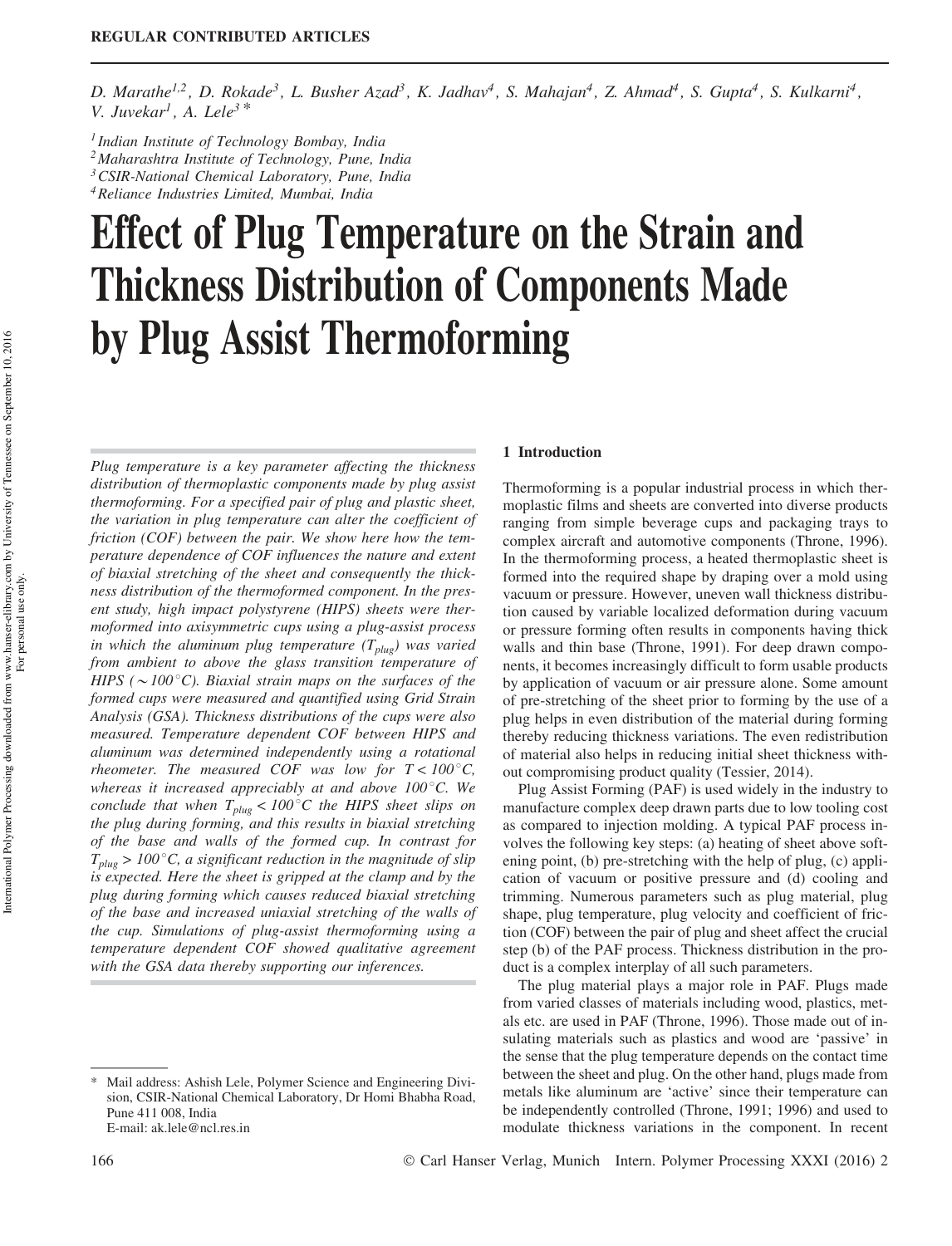years, syntactic foams (SF) are being used as plug material to a very large extent. Syntactic foams comprise glass, ceramic or polymeric hollow spheres embedded in a matrix or a binder, which can be epoxy, urethane or thermoplastic. The low thermal conductivity of SF foams allows for forming of sheet at lower temperature thereby reducing cycle times (Boivin and Tessier, 2011).

Besides the plug material, the sheet and plug temperatures significantly influence the thickness distribution of formed components. Aroujalian et al. (1997a; 1997b) carried out plug assist vacuum forming of HIPS sheets at different plug speeds, plug temperature and sheet temperature. They reported that at sheet temperature above softening temperature, material distribution was significantly affected by plug temperature and plug speed. Poller and Michaeli (1992) observed that plug and sheet temperatures were the major influencing parameters on wall thickness distribution in plug-assist thermoforming. Ayhan and Zhang (2000) found forming temperature to be the principle parameter influencing wall thickness distribution. Martin et al. (2009) studied plug assist forming of high impact polystyrene (HIPS) and amorphous polyethyleneterepthalate (aPET) sheets using a syntactic foam (SF) plug. It was observed for the case of HIPS that reduction in plug temperature below the glass transition temperature ( $T_g \sim 100\degree C$ ) led to large reduction in the thickness of the component base and corresponding increase in the thickness of the component sidewall. The use of higher plug temperatures increased the base thickness for both the materials.

For a given plug, the COF between the plug and the sheet has a major influence on the thickness distribution (Boivin, 2012). The COF is in turn dependent on the temperature of the materials sliding past each other. McCool and Martin (2010) studied plug assist forming using syntactic foam as plug material and HIPS as sheet material. They observed large reductions in the sheet thickness of the base and lower sidewall regions resulting in increased thickness of the upper sidewall at plug temperatures below  $100^{\circ}$ C. This behavior was attributed to lower contact friction at lower plug temperatures permitting the sheet in the base to readily slide and reduce in thickness. There are several reports on the measurement of temperature dependent COF. Hegemann and Eyerer (2003) used a torsional rheometer to determine static and dynamic COF between HIPS/steel, HIPS/SF, HDPE/steel and HDPE/SF. Pairs of plug and sheet discs were glued to the parallel plates of the rheometer and the force of friction was measured at different relative velocities between the plates and at various temperatures. For HDPE/steel pair, the static COF was always higher than the dynamic COF at all temperatures except near the melt temperature where the two were identical. For HIPS/SF pair, the static and dynamic friction coefficient increased simultaneous until the glass transition temperature, whereas after  $T_g$  the static coefficient increased much more than the dynamic. Collins et al. (2001) measured both the static and dynamic coefficients of friction acting between polypropylene (PP) sheet and plugs made from Delrin, SF and aluminum at elevated temperatures. COF was measured as per ASTM-D 1894-1895. A sled made of plug materials mentioned above was pulled across the PP sheet, which was fixed in a clamp frame. The temperature of the plug materials was varied from 30 to  $150^{\circ}$ C. Results showed that values of COF increased from 0.13 to 0.72 with in-

Intern. Polymer Processing XXXI (2016) 2 167

crease in temperature. Martin et al. (2012) studied elevated temperature polymer-to-polymer contact friction by the sled friction test and by rotational rheometry. Sleds made of SF and polyoxymethylene were pulled across clamped HIPS and PP sheets. The sled and the clamping frame were placed in two separate temperature controlled chambers and connected through a tow-line and pulley to the universal tensile testing machine. In the rotational rheometry test the lower fixed plate of the rheometer was replaced with a plate made from the sheet material and the upper moving plate was made from the plug material. It was observed that on approaching the glass transition temperature of PS and the crystalline melting point of PP, the friction coefficients rose sharply. Morales et al. (2014) used a modified pendulous impact tester in Izod geometry to determine COF. They reported that for a fixed plug temperature, COF varied significantly with sheet temperature but not plug material. A few researchers have tried to correlate the rise in frictional force at glass transition temperature to mechanical dissipation occurring due to various relaxation mechanisms (Bueche and Flom, 1958).

Temperature and velocity dependence of COF has been studied for symmetric (polymer-on-polymer) and asymmetric (mica-on-polymer) systems using the surface force apparatus (SFA). The polymers used in the study were polystyrene (PS) and polyvinyl benzyl chloride (PVBC) (Yoshizawa et al., 1993; Hueberger et al., 1999; Luengo et al., 2000). In all cases the friction force was related to adhesion hysteresis, which was highest at temperature close to the bulk  $T_g$ . The adhesion hysteresis also depended on the load, contact time, and detachment rate (Maeda et al., 2002; Chen et al., 2005). Friction force microscopy (FFM) has also been used to study surface friction for various substrates (Bennetwitz, 2005; Michel, 1998). Temperature-controlled FFM has been used to determine the frictional character of thin polymer films (Haugstad and Gladfelter, 1996). The temperature dependence of surface friction was observed to correlate with  $T_g$  and secondary relaxation mechanisms in films of poly methyl methacrylate (PMMA), PET and PS. PMMA films showed a peak in surface frictional force around 50 °C, which is the  $\beta$  relaxation temperature, and also a peak at 125 °C, which is the  $T_g$  for PMMA. The dominant contribution to friction on polymer films was attributed to viscoelastic mechanical loss (Hammerschmidt et al., 1999, Sills et al., 2005). Thus it can be said that the effects of rise in frictional forces at  $T_g$  and relaxation processes observed at the macroscopic scale can be correlated to relaxation phenomenon at the mesoscopic scale.

While analytical models for understanding plug assist thermoforming have been proposed (Throne 1989; 1991), finite element methods have been predominantly used for thermoforming process simulation (Nied et al., 1990; Marchal et al., 1998; Laapin, 1999, DiRaddo et al., 2002; Weische, 2004; Martin and Duncan, 2007). The deformation response of the polymer sheet during forming has been modeled using various constitutive models such as hyperelastic models (Warby and Whitemann, 1988; Laroche et al., 2000; Warby et al., 2003, Dong et al., 2006), viscoelastic or elastic-plastic models (Bourgin et al., 1995; Nam et al., 2000; Christopherson et al., 2001; Erchiqui, 2005; Karamnou et al., 2 006; O' Connora et al., 2013), and van der Waals strain energy function model (McCool and Martin, 2011). Commercially available simula-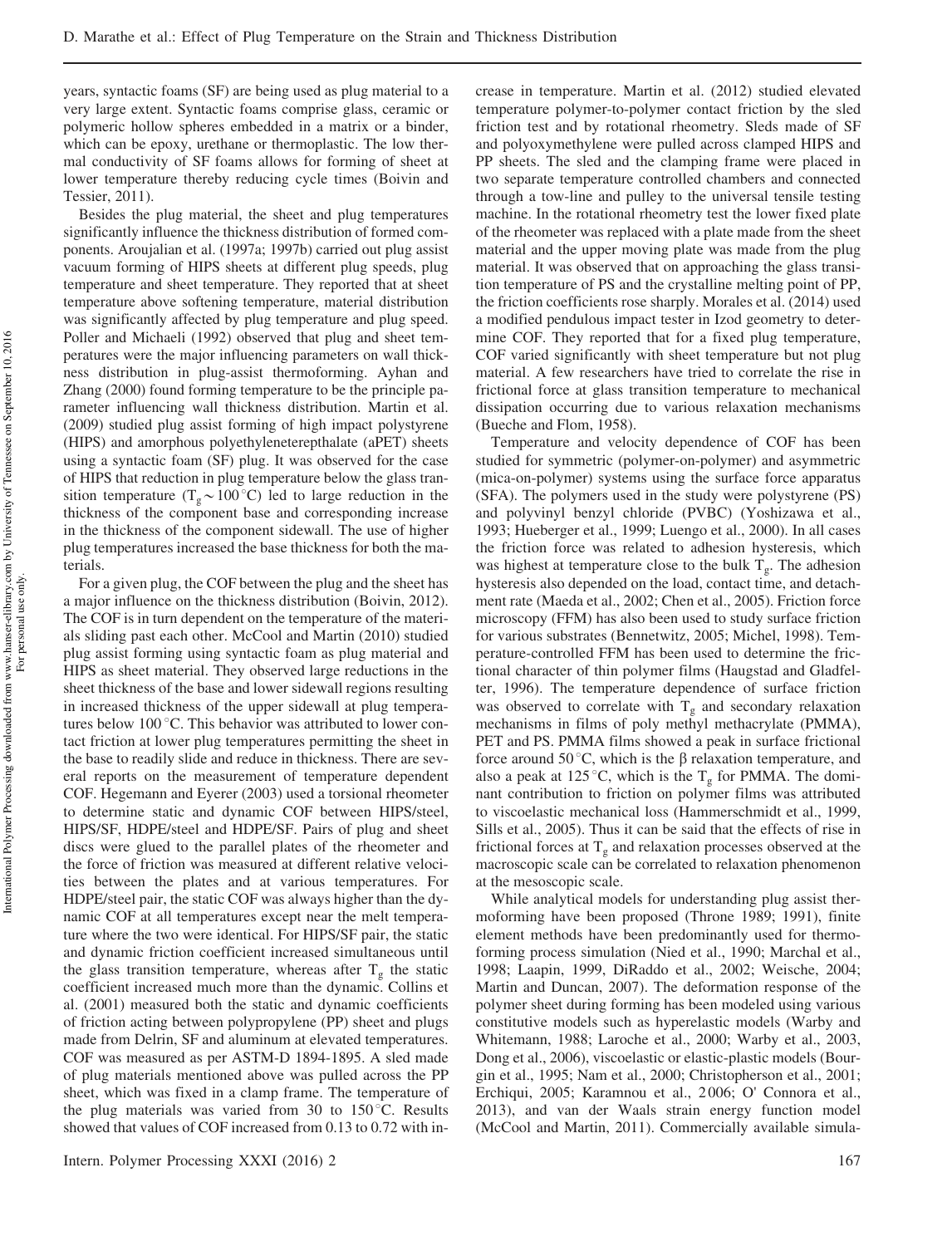tion software for thermoforming include T-SIM (Accuform), Polyflow (Ansys), Pam-Form (ESI) and FormView (Rheoware) (Mieghem et al., 2013). Accuracy of simulations has increased to a large extent by acquiring accurate process parameter data such as sheet temperature, plug temperature, plug displacement, stress/strain response of the polymer sheet, cavity air temperature and cavity air pressure, and by measurements of material properties such as thermal contact conductance and COF (Collins et al., 2000; Hegemann and Eyerer, 2002; Jalham, 2005; Choo et al., 2008; Morales and Candall, 2009).

Many simulations studies have highlighted the importance of plug friction during PAF (McCool et al., 2006; Martin et al., 2009). Laroche et al. (2001) evaluated a non-isothermal friction coefficient model for predicting the amount of slip in plug-assisted thermoforming which was later integrated in finite element software. Kittikanjanaruk and Patcharaphun (2013) studied the effect of sheet and mold temperature on thickness distribution. The results obtained from simulation using T-SIM were in close agreement with experimental data. T-SIM has also been used to determine the COF between sheet and plug materials (Tulsian et al., 2004; Harter et al., 2009) by fitting the simulation results to experimental data obtained by varying plug speed, temperature, depth of draw and plug shape.

From the aforementioned literature on experimental and simulation studies of PAF it is evident that plug temperature affects the thickness distribution of components, and that this effect can be related to the temperature dependence of the COF between the plug and the polymer sheet. However, a detailed study of the effect of plug temperature on the biaxial stretching of the sheet during PAF and the consequent thickness distribution has not been reported. Furthermore, there are no prior studies on simulations of the effect of plug temperature on the evolution of biaxial strain during PAF. The objective of the present study is to investigate the effect of plug temperature on the biaxial strain distribution and thickness distribution in components formed by PAF over a wide range of temperatures spanning below and above  $T_g$ . We also report here 'plug-only' experiments in which forming was done with the plug but without the application of vacuum so as to establish the effect of the plug-forming stage on thickness distribution. In our experiments, the biaxial deformation during PAF was measured and quantified in terms of aspect ratio using the Grid Strain Analysis (GSA) technique. Finite element simulations using a temperature dependent COF between the sheet and the plug were also performed for a few cases. The work presented here is organized as follows. Experimental work on PAF is described in section 2, rheology and model fitting are presented in section 3 and the main results of the work are discussed in section 4. Section 5 summarizes the conclusions of this work.

#### 2 Materials and Methods

Three-millimeter thick HIPS sheets (grade SH731, Supreme Petrochemicals, Nagothane, India) were obtained from M/s Arihant Goldplast, Mumbai, India. Plug assist vacuum forming experiments were performed on a single stage thermoforming machine (Wonderpack SPM-55, Wonderpack, Nashik, India). The dimensions and shape of the axisymmetric aluminum mold and plug used in the experiments are shown in Fig. 1. Also shown in this figure is an 'arc', which is a curve along the surface starting from the top of the component where it is clamped to the centre of its base at the bottom.

Cartridge heaters were used to heat the plug, and its surface temperature was controlled using a resistance temperature detector coupled with a PID 313 temperature controller. The plug temperature was varied from 50 to 120 $^{\circ}$ C in steps of 10 $^{\circ}$ C. Forming was done at sheet temperature of  $160^{\circ}$ C, which was also measured independently by a hand-held infrared thermometer. Dynamic Mechanical Analysis (DMA) experiments were performed to ascertain that the forming temperature was in the rubbery region of HIPS where thermoforming is usually carried out. Sheets were heated on either side using infrared heaters. The top surface temperature of the sheet was monitored continuously during the heating cycle using an IR temperature sensor. As soon as the top surface temperature reached  $160^{\circ}$ C, the heaters were retracted. The bottom surface temperature was measured after the heaters retracted and was found to be 163 to 164 $^{\circ}$ C. The bottom surface temperature was slightly higher than the top surface temperature because as the sheet sags it gets closer to the bottom heater bank. The heating time for the sheet was about 120 seconds. Other parameters of the PAF process such as plug depth (80 mm), plug speed (200 mm/s) and vacuum (40 kPa) were kept constant.

Prior to forming, a grid pattern of 5 mm diameter circles was screen-printed on the HIPS sheets. Two orthogonal diameters along the length and breadth of the sheet were also printed on every circle. The spatial distribution of thickness of the formed cups was quantified by measuring the thickness at the center of



*Fig. 1. Axis symmetric plug and cavity (all dimensions in mm)*

For personal use only.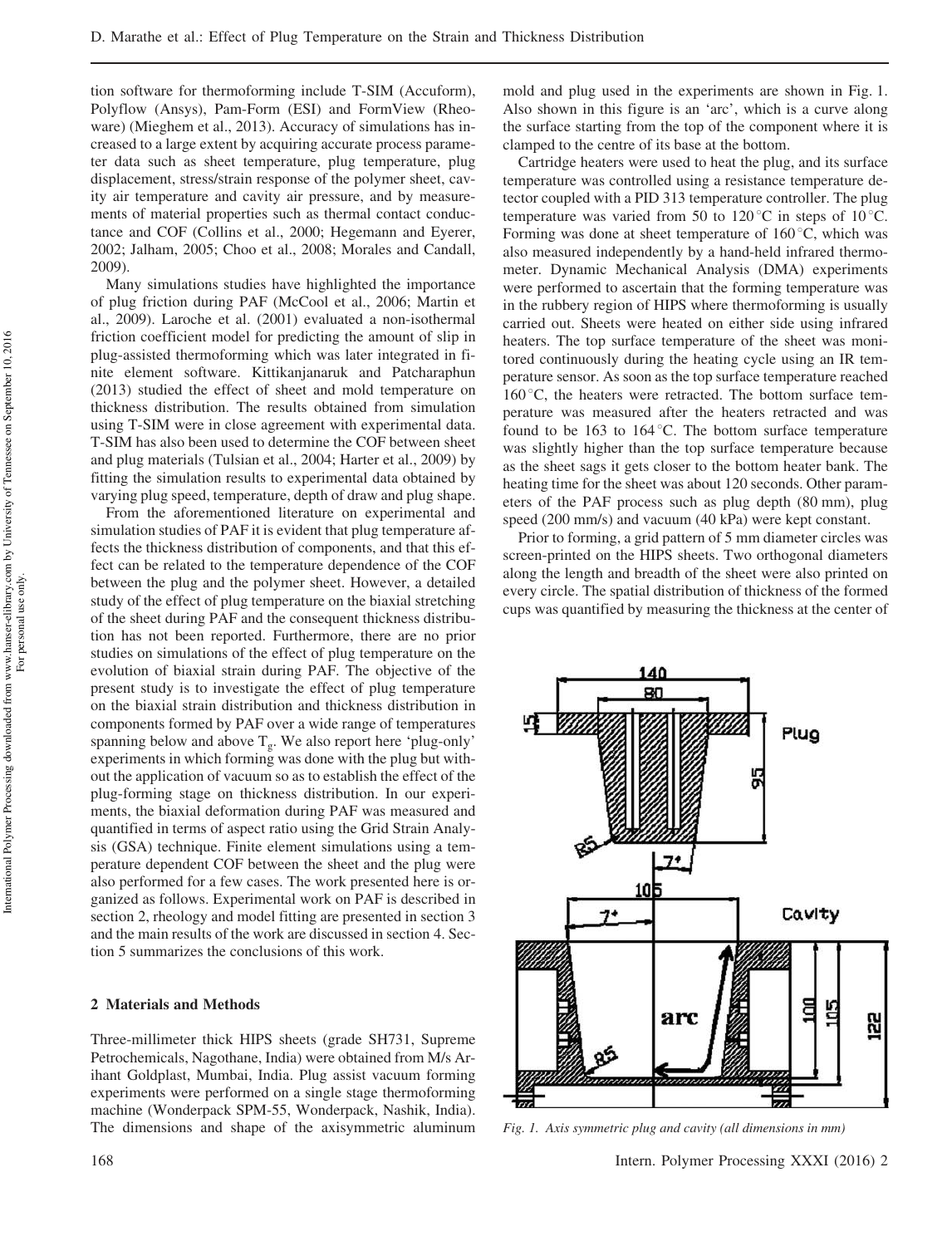each grid circle using a hand held ultra-sonic thickness gauge with a maximum error of  $\pm 2$  microns over a measurement range of 30 microns to 3 mm. Thickness was measured along three arcs separated at  $120^{\circ}$  from each other. These measurements were done on 2 components and their average values and standard deviations have been reported. The grid circles deformed into elliptical shapes or larger circles depending on the nature and magnitude of strain during forming (Fig. 2). Consequently, the two diameters of the grid circles also deformed into two axes of the corresponding ellipses. The lengths of these axes were used to quantify the local surface strains of the thermoformed component using the technique of Grid Strain Analysis (GSA) (Sowerby et al., 1982; Schaeffler, 2006). Surface strains are defined as the absolute difference between the diameter of the original circles and the lengths of the axes of the corresponding ellipses formed after deformation, normalized by the diameter of the original circles (5 mm). Thus local surface strains can be defined along the two directions of the axes of the ellipse. The results described in this work are based on the choice of two specific directions: Direction-1 is along an arc that is so chosen that one of the axes (axis-1) of the deformed ellipses that lie along the arc coincides with the arc, and Direction-2 coincides with the other axis (axis-2) of the deformed ellipse (see Fig. 2).

Dimensions of the two axes of each ellipse were measured using a Co-ordinate Measuring Machine (CMM) (Cordimeasure E01-01, Accurate). An electronic touch trigger probe (Reinshaw, Wotton-under-Edge, UK) comprising a 1 mm diameter spring loaded steel ball stylus controlled by a hand box with a joystick was used for the measurements. For any given ellipse, the dimensions of its axes (oriented along axis-1 and axis-2) were measured by positioning the probe on several points along the axes and adding the (small) linear distance between these points. The surface strains along the two axes were calculated from the measured dimensions. Besides the surface strains, we have also used the aspect ratio of the ellipses as a measure of the local deformation. The aspect ratio is defined here as the ratio of the lengths of axis-2 and axis-1 of the ellipses along the arc.

 $\Box$ AXIS - 2  $AXIS-1$ 

*Fig. 2. Formed component showing deformed grid circles at plug temperature* 120°*C* 

In addition to the PAF experiments described above, 'plugonly' experiments were carried out for each plug temperature to assess the effect of the plug assist step on the thickness distribution. Forming was stopped prior to vacuum application and the component was cooled for one minute till the temperature reached around 70 °C. Thickness measurements were carried out along 3 arcs separated at  $120^\circ$  for each component. Average values and standard deviation for 2 such components have been reported.

Temperature dependent COF was determined using a straincontrolled rotaional rheometer (ARES-G2, TA Instruments, New Castle, USA). Steady shear tests at a shear rate of 7.85  $s^{-1}$  under a normal force of 4N were conducted using a 25 mm aluminum disposable parallel plate geometry with HIPS discs glued to the lower plate. The disposable alumimum plates had a  $R_a$  value for surface roughness of 0.8 microns while that for the plug was 1.1 microns which are very close.The lower plate was rotated at 0.628 rad/s. The normal force of 4 N was applied to ensure proper contact between the top plate and the HIPS disc. Measurements were made between 50 to 120 $\degree$ C in steps of 10 $\degree$ C. The COF was calculated using the following Eq. 1:

$$
COF = \frac{1.5}{R} \left(\frac{T}{F}\right),\tag{1}
$$

where T is the torque, F the normal force and R is the sample radius. The numerical factor 1.5 in Eq. 1 is used as a correction for the velocity gradient over the circular sample surface (Hegemann and Eyerer, 2003; Lee et al., 2001). The data of measured torque v/s time for different temperatures is shown in Fig. 3. The oscillations in torque vs. time are observed due to dynamic slip-stick nature of contact between the upper parallel plate and HIPS discs. The details of the torque patterns are not relevant to our analysis, however average values of torque calculated from many oscillations have been used to calculate an average value of COF. Dependence of COF on normal force was assessed by carrying out the experiments at 4 N, 7 N and 10 N force and the COF was calculated from Eq. 1. No significant variation in COF was observed. Hence a normal force of 4 N was used for all experiments. Table 1 shows the results of the COF experiments.

#### 3 Rheology, Model Fitting and Simulation

Simulations of the plug assist vacuum forming process were carried out using commercial software (T-SIM, version 4.81, Accuform, Zlin, Czech Republic). Following Lee et al. (2001) who used the K-BKZ constitutive equation in T-SIM to fit the uniaxial elongational data for ABS and subsequently used it for forming simulations, we used the K-BKZ constitutive equation with Wagner I damping function (Eq. 2) to model the viscoelastic properties of HIPS.

$$
\sigma(t) = -\int\limits_{-\infty}^{t} \sum\limits_{i=1}^{N} \frac{G_i}{\lambda_i} \exp\left(-\frac{t}{\lambda_i}\right) \left(\frac{1}{\left[1 + \alpha \sqrt{\left(I_1 - 3\right) * I_2 - 3}\right]}\right)
$$
  

$$
C^{-1}(t, t') dt',
$$
 (2)

International Polymer Processing downloaded from www.hanser-elibrary.com by University of Tennessee on September 10, 2016 International Polymer Processing downloaded from www.hanser-elibrary.com by University of Tennessee on September 10, 2016

For personal use only.

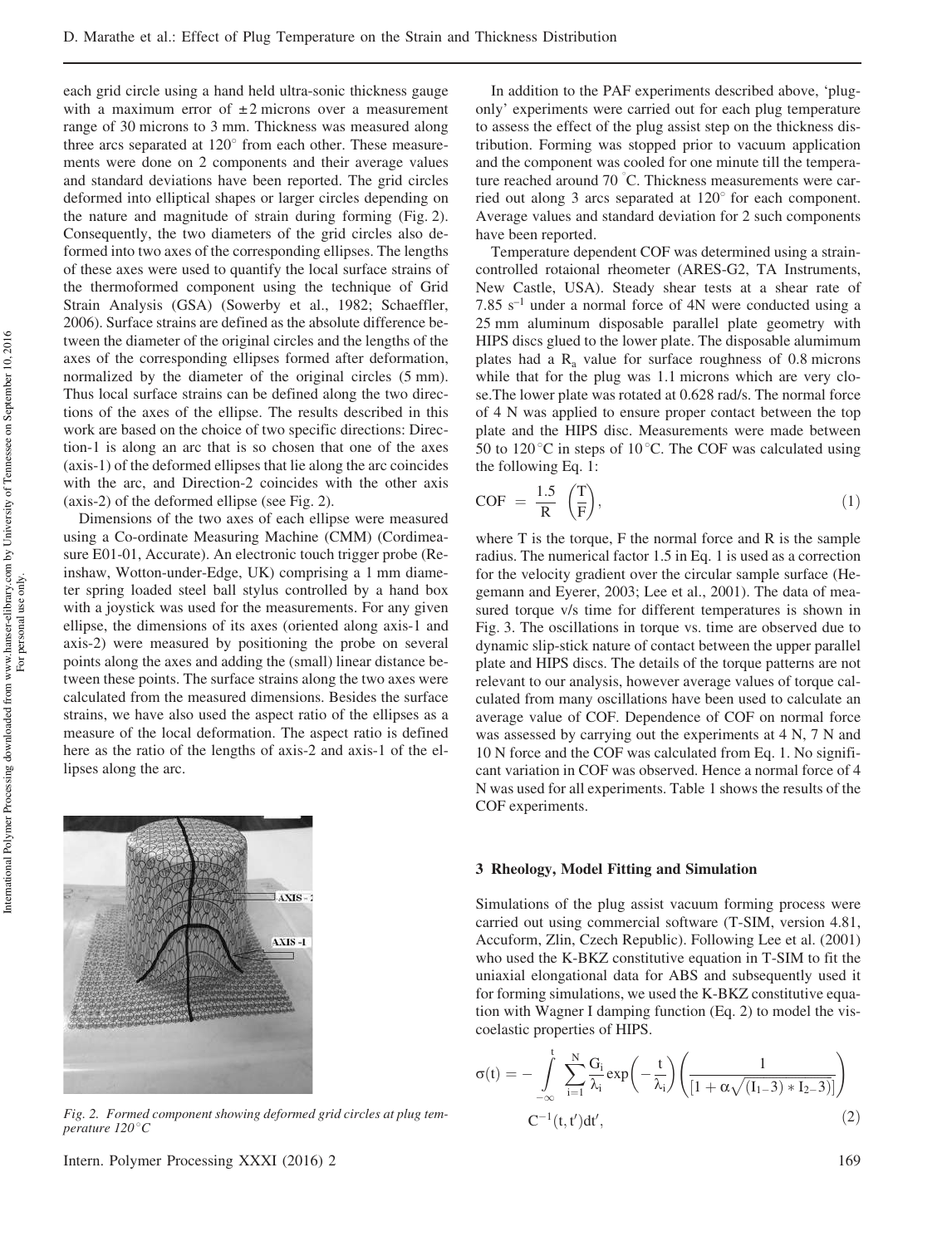

*Fig. 3. Torque vs. time for representative temperatures above and below T<sup>g</sup> , the horizontal lines indicate average torque values (A), experimentally measured temperature dependent COF for HIPS/aluminum pair, encircled points are the COF values that were used in simulations at 70*8*C and*  $110^{\circ}C(B)$ 

| S. No.         | Temperature<br>$^{\circ}C$ | Normal force<br>N | Average tor-<br>que $\times 10^{-6}$<br>N <sub>m</sub> | Standard devia-<br>tion of average<br>torque | Average torque/nor-<br>mal force $\times 10^{-6}$<br>m | <b>COF</b> |
|----------------|----------------------------|-------------------|--------------------------------------------------------|----------------------------------------------|--------------------------------------------------------|------------|
|                | 50                         |                   | 7573                                                   | 160.1                                        | 1893                                                   | 0.227      |
| $\mathfrak{D}$ | 60                         |                   | 7595                                                   | 72.1                                         | 1898                                                   | 0.228      |
| 3              | 70                         |                   | 7821                                                   | 80.1                                         | 1955                                                   | 0.234      |
| $\overline{4}$ | 70                         |                   | 13727                                                  | 160.6                                        | 1961                                                   | 0.235      |
| 5              | 70                         | 10                | 18780                                                  | 34.3                                         | 1878                                                   | 0.225      |
| 6              | 80                         | 4                 | 8019                                                   | 18.5                                         | 2022                                                   | 0.24       |
| ┑              | 90                         |                   | 8228                                                   | 39.8                                         | 2057                                                   | 0.246      |
| 8              | 100                        |                   | 11574                                                  | 180.1                                        | 2893                                                   | 0.347      |
| 9              | 110                        |                   | 14825                                                  | 105.5                                        | 3706                                                   | 0.444      |
| 10             | 120                        | 4                 | 16026                                                  | 110.1                                        | 4006                                                   | 0.481      |

*Table 1. COF results*

$$
\sum_{i=1}^N \frac{Gi}{\lambda_i} \exp\left(-\frac{t}{\lambda_i}\right) \text{ in Eq. 2 is the memory function and } G_i \text{ and }
$$

 $\lambda_i$  are respectively the relaxation moduli and relaxation time of mode i.  $\sigma(t)$  is the stress tensor, C<sup>-1</sup> is the inverse Cauchy-Green tensor,  $I_1$  and  $I_2$  are first and second invariants of the inverse Cauchy-Green strain tensor, and  $\alpha$  is an adjustable parameter. Linear viscoelastic properties of HIPS were determined by carrying out Small Amplitude Oscillatory Shear (SAOS) tests on a strain-controlled rheometer (ARES, TA Instruments, New Castle, USA) using parallel plate geometry (25 mm diameter plates, 1 mm gap). Under conditions of the SAOS test, the value of the damping function in Eq. 2 becomes equal to one and consequently the K-BKZ model reduces to the Lodge model (or equivalently, to the Maxwell model in scalar form). Thus in SAOS flow the K-BKZ model predicts the following equations for the dynamic storage modulus G' and loss modulus G":

$$
G' = \sum_{i} G_i \frac{\omega^2 \lambda_i^2}{1 + \omega^2 \lambda_i^2} \quad G'' = \sum_{i} G_i \frac{\omega \lambda_i}{1 + \omega^2 \lambda_i^2},
$$
 (3)

where  $\omega$  is frequency, G<sub>i</sub> is relaxation modulus and  $\lambda_i$  is relaxation time. To obtain the material parameters  $\{\lambda_i, G_i\}$  SAOS tests were performed over a temperature range of 150 to  $200^{\circ}$ C and over a frequency range of 0.01 to 100 rad/s to get the dynamic moduli,  $G'(\omega)$  and  $G''(\omega)$ . This data was then shifted horizontally along the frequency axis using the Time-Temperature Superposition principle to a reference temperature of  $150^{\circ}$ C (Fig. 4) to obtain master curves. Subsequently, a discrete 8-mode relaxation spectrum  $\{\lambda_i, G_i\}$  and WLF shift factors  $\{a_T\}$  were obtained by fitting Eq. 3 to the master curve.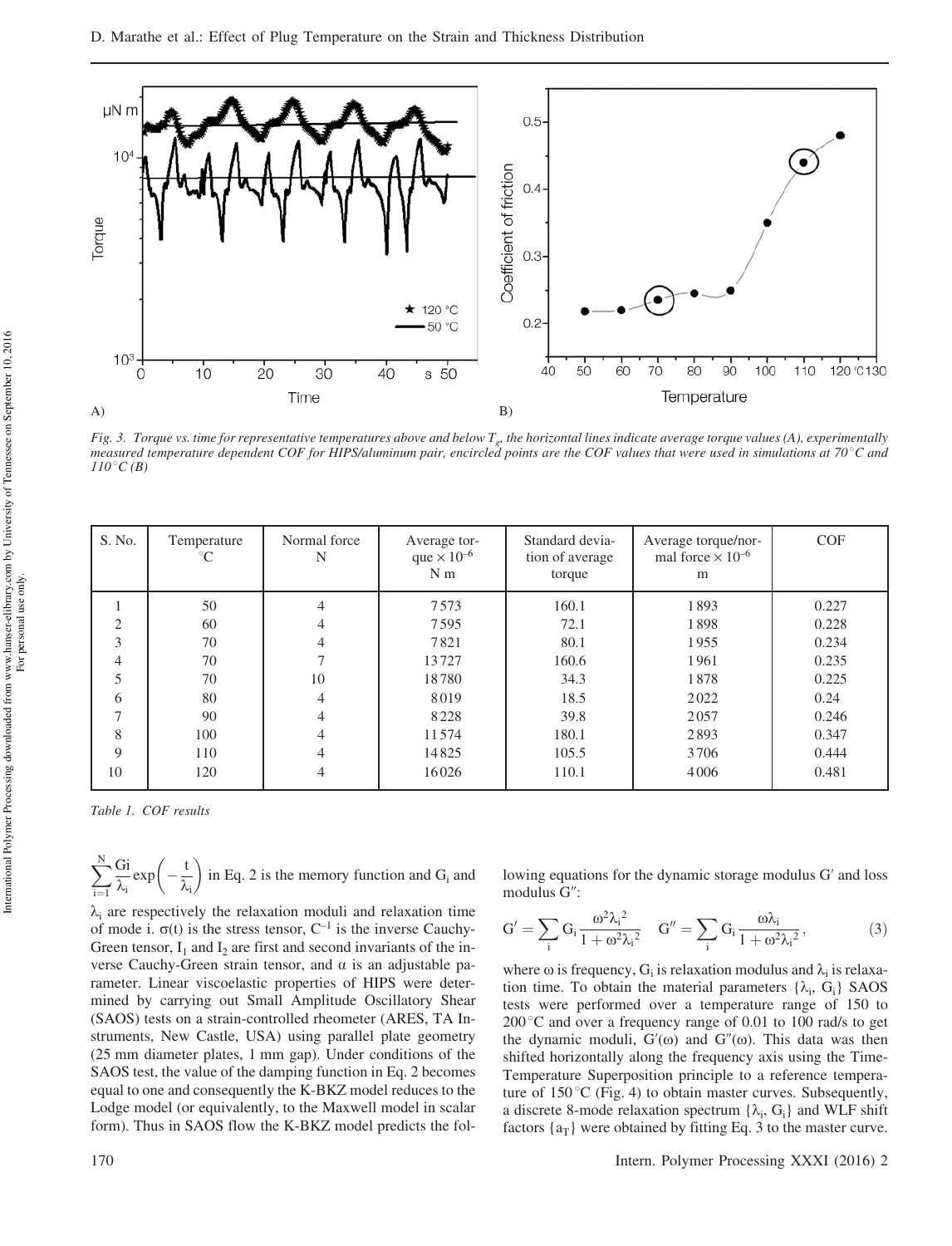

*Fig. 4. Time-temperature superposition obtained from SOAS Fig. 5. KBKZ Wagner I fits for extensional data*

For extensional flows, where deformation is non-linear, the inverse of Cauchy Green strain tensor reduces to

$$
\begin{bmatrix} 1/\lambda_1^2 & 0 & 0 \\ 0 & \lambda_1 & 0 \\ 0 & 0 & \lambda_1 \end{bmatrix},
$$

where  $\lambda_1$  is the extension ratio in flow direction.

$$
I_1 = \frac{1}{\lambda_1^2} + 2\lambda_1
$$
 and  $I_2 = \frac{2}{\lambda_1} + \lambda_1^2$ .

Hence, the equation for extensional stress is given by,

$$
\sigma_{11}(t) = \int_{-\infty}^{t} \sum_{i=1}^{N} \frac{G_i}{\lambda_i} exp\left(-\frac{t}{\lambda_i}\right)
$$

$$
\left(\frac{1}{\left[1 + \alpha \sqrt{(I_1 - 3) * (I_2 - 3)}\right]}\right) \left(\frac{1}{\lambda_1^2} - \lambda_1\right),\tag{4}
$$

from which tensile stress growth function can be calculated as

$$
\eta_e^+ = \frac{\sigma_{11}(t)}{\dot{\epsilon}}.\tag{5}
$$

This equation was fit to the experimental uniaxial extensional data to find the value of  $\alpha$  in Eq. 2. Extensional experiments were carried out using the SER Universal Testing Platform from Xpansion Instruments, Tallmadge, USA, which works on the rheometer and records the tensile stress growth coefficient as a function of time at different stretch rates. Tensile stress growth was measured at stretch rates varying from 0.1 to  $10 s^{-1}$  at  $150 °C$ . Figure 5 shows fitting of extensional viscosity data to K-BKZ Wagner I viscoelastic model for  $\alpha = 0.001$ . The model fits well the onset of strain hardening; however it fails to predict the steady-state extensional viscosity due to the particular choice of the damping function. The value of  $\alpha$ along with the relaxation spectrum  $\{\lambda_i, G_i\}$  and WLF shift factors  $\{a_T\}$  were used as material input parameters in the forming simulations. The T-SIM software used in this work deploys a



finite element Lagrangian mesh. Mesh density optimization was carried out prior to simulations. Convergence was achieved above mesh density of 60 000 elements. Mesh density of 100 000 was used for the present simulations. It was observed that amongst all the input parameters, thickness distribution and surface strain were most sensitive to COF.

## 4 Results and Discussion

Figure 6A shows the regions in wall thickness distribution of the axisymmetric cup made by PAF process at representative plug temperatures above and below  $T_g$ . The x-axis denotes positions on the cup along the arc that starts at the top of the cup and ends at the center of the base as described earlier (Fig. 1). The thickness distribution can be analysed in 3 regions: base, lower sidewall and upper sidewall. During forming, the sheet is stretched between the clamping frame and plug base. The corners are usually the thinnest. The plug mark, which is seen distinctly as the maximum thickness along the sidewall, differentiates the regions of the sheet that are affected and unaffected by the plug. The plug mark appears in the region of the sidewall where the sheet loses contact with the plug and gets stretched as a free surface between the clamping frame and the plug. Prior to the plug stage, the sheet sags upon heating and comes in contact with the upper portion of the cold cavity thereby resulting in local cooling in that region. As a result it is difficult to draw material from the upper sidewalls during the plug stretching stage, which leads to a thicker upper sidewall. This is immediately followed by a thinner portion of the upper sidewall caused by the drawing action of the plug. In the final forming stage after the plugging stage, vacuum is applied in order to give requisite shape to the component. This does not alter the nature of deformation but adds to the amount of deformation.

As mentioned in section 2, plug assisted vacuum forming of HIPS cups were performed at various plug temperatures in the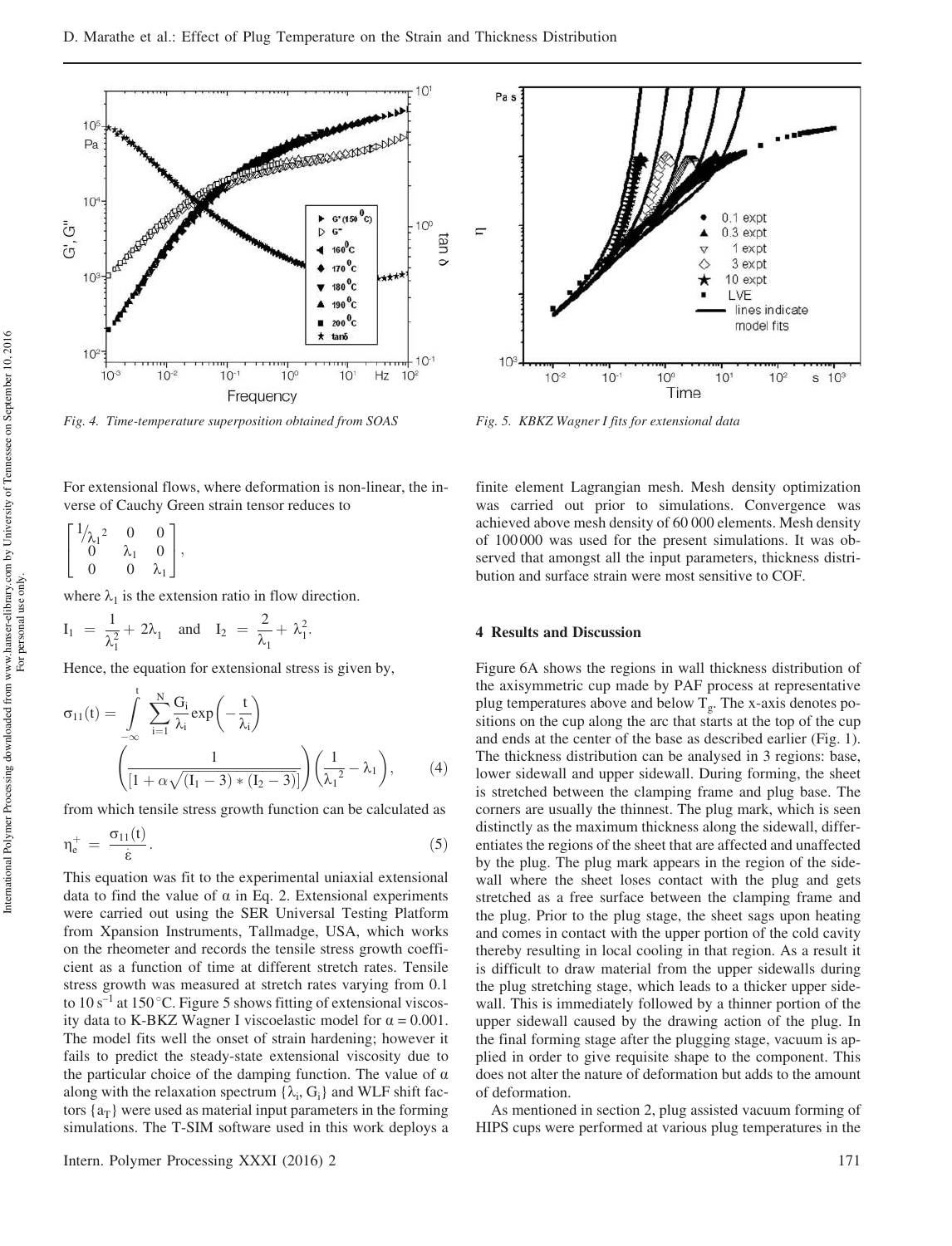range 50 to 120 $\degree$ C. For sake of clarity, Fig. 6A shows the thickness distribution of cups formed only at four representative plug temperatures, two below the  $T_g$  of HIPS and two above the  $T_g$ . The differences in the thickness distributions of the components formed above and below the  $T_g$  are clearly evident in these figures. Figure 6B shows thickness data with standard deviation for only two temperatures, above and below  $T_g$ . The differences in the thickness distributions for the two forming temperatures are well beyond the standard deviation indicating that the differences are real. It can be seen from Fig. 6A and B, that at plug temperatures above the  $T_g$  of HIPS, the thickness of the base of the component is high. With decrease in plug temperature below  $100^{\circ}$ C, considerable reduction of base thickness is observed. Also, a clear plug mark is seen for cups made at plug temperatures above the  $T_g$ . The plug mark smoothens out as the temperature decreases below the  $T_g$ .

To emphasize the predominant effect of the plug on the thickness distribution, 'plug only' experiments were carried out. It may be noted that the deformation in this case is only due to the motion of the plug. Figure 7A shows the thickness distribution for four representative temperatures two above and two below  $T_g$ , while Fig. 7B shows the same data along with standard deviation for two of the four representative temperatures. Once again, the differences in the thickness data at the two forming temperatures are evident and are well beyond the measured standard deviations.

We now present results on surface strains measured by the GSA technique. To recollect, surface strain along an axis is de-



*Fig. 6. Thickness distribution in PAF for plug temperatures above and below T<sup>g</sup> indicating typical features in wall thickness distribution (A), thickness distribution in PAF with standard deviation at representative temperatures above and below T<sup>g</sup> (B)*

*Fig. 7. Thickness distribution for plug only experiments (A) and thickness distribution for plug only experiments with standard deviation at representative plug temperatures (B)*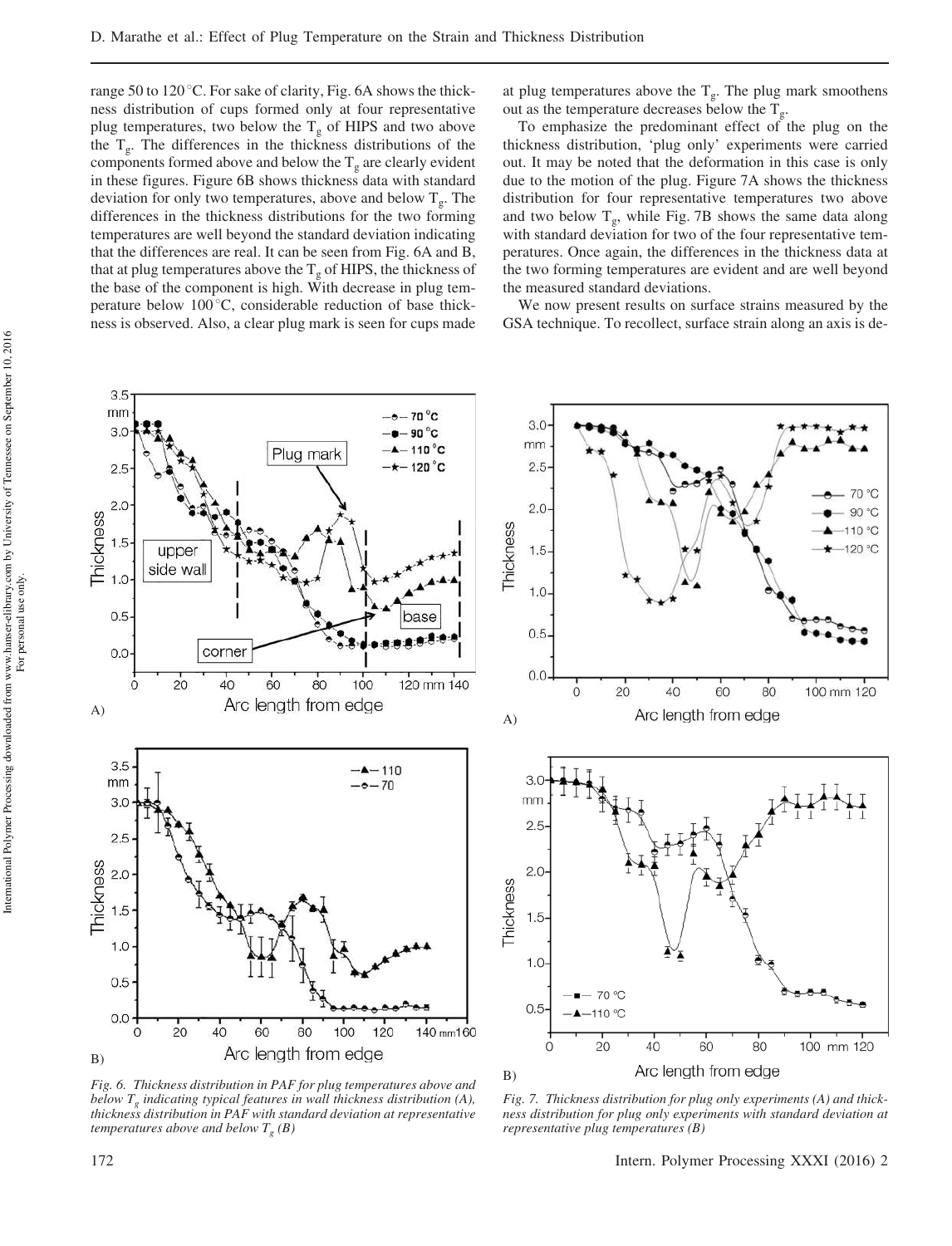fined here as the ratio of change in dimension along that axis to the original dimension. Consequently, the surface strain can be zero in case of no deformation or positive/negative if deformation along the axis is greater/lesser than original diameter of the grid circle. Figure 8A and B show surface strains along axis-1 and axis-2, respectively for the same four representative forming temperatures. From Fig. 8A it can be seen that in the upper sidewall region, the surface strain-1 (surface strain along axis-1) is slightly negative indicating slight compression along axis-1. However everywhere else along the arc, the surface strain-1 rises monotonically for all plug temperatures. A small decrease in the strain is observed near the center of the base. It can be seen that any given arc length, the surface strain-1 decreases monotonically with temperature. The pattern of surface strain-2 (surface strain along axis-2) is non-monotonic for all plug temperatures as can be seen in Fig. 8B. The surface strain-2 increases along the upper sidewall, then decreases



*Fig. 8. Surface strain along axis-1 (A) and axis-2 (B)*

Intern. Polymer Processing XXXI (2016) 2 173

along the lower sidewall and finally increases again along the base region. In the side-wall region the surface strain-2 is higher for the higher temperatures (T  $>$  T<sub>g</sub>) and lower for the lower temperatures  $(T < T_g)$ . This pattern is reversed in the base region of the component. For the upper sidewall region the high surface strain-2 coupled with low surface strain-1 clearly indicates uniaxial extension along direction 2. In contrast for the base region, the strains along the axis 1 and 2 are simultaneously high indicating biaxial stretching in this region.

In order to assess the temperature dependence of COF, experimental determination of COF was carried out using a rotational rheometer for the temperature range 50 to  $120\degree\text{C}$  in steps of  $10^{\circ}$ C as mentioned earlier. It can be seen from Fig. 3B and Table 1 that the average COF increases gradually from 0.218 to 0.25 between 50 $^{\circ}$ C and 90 $^{\circ}$ C. As the temperature nears the  $T_g$ , the COF rises rapidly to 0.35 at 100 °C and to further 0.5 at  $120^{\circ}$ C. The oscillations in torque also reduce in amplitude and frequency as the temperature crosses  $T_g$ . These results show similar trends as those reported by Hegemann and Eyerer (2003) and Martin et al. (2012).

The experimental data for the temperature dependence of component thickness, biaxial strains and COF can now be discussed together. First we look at the thickness distribution. A simplistic argument based only on heat transfer rates might suggest that lower plug temperatures would lead to rapid conductive heat transfer between sheet and plug leading to decrease in sheet temperature and hence thicker base of the component, while higher plug temperatures would result in a thinner base. However, the experimental data shows exactly the opposite. This is on account of the fact that cooling of the sheet also influences the friction between the plug and the sheet. The COF data shows that at temperatures below  $T_g$  the COF is lower indicating that the HIPS tends to slip along the aluminum plate. On the other hand, at temperatures above  $T_{g}$ the COF is higher indicating that the HIPS tends to stick to the aluminum plate. As discussed in section 1, frictional behavior is related to viscoelastic losses. At temperatures below  $T_g$ since viscoelastic losses are negligible, the sheet does not stick to the plug but in fact predominantly slips along the plug surface. This allows the material to slide from the base towards the sidewall resulting in thinner base of the component. At the same time, the plug mark is pushed towards the upper sidewall. In contrast for plug temperatures near  $T_g$ , the viscoelastic loss becomes significant and when the plug-sheet interfacial temperature reaches  $T_g$  the stick behavior becomes predominant. Consequently, the sheet sticks to the plug at the base resulting in higher base thickness. The plug mark is predominant and shifts towards the base. Thus, the results show that temperature dependent friction is the predominant factor determining the thickness distribution, and these are in agreement with the results of Martin and Duncan (2007) and McCool and Martin  $(2010)$ 

For the 'plug-only' experiment at  $120\degree C$  the base thickness is around 3 mm (Fig. 7A and B), which is almost equal to the initial sheet thickness therefore indicating no-slip behavior between the plug and the sheet at this temperature. But for plug temperatures below 100 $^{\circ}$ C, the base is thinner indicating slip behavior between sheet and plug base. Thus in addition to thickness distribution results obtained in PAF experiments, the 'plug-only' results co-relate well with results of COF ex-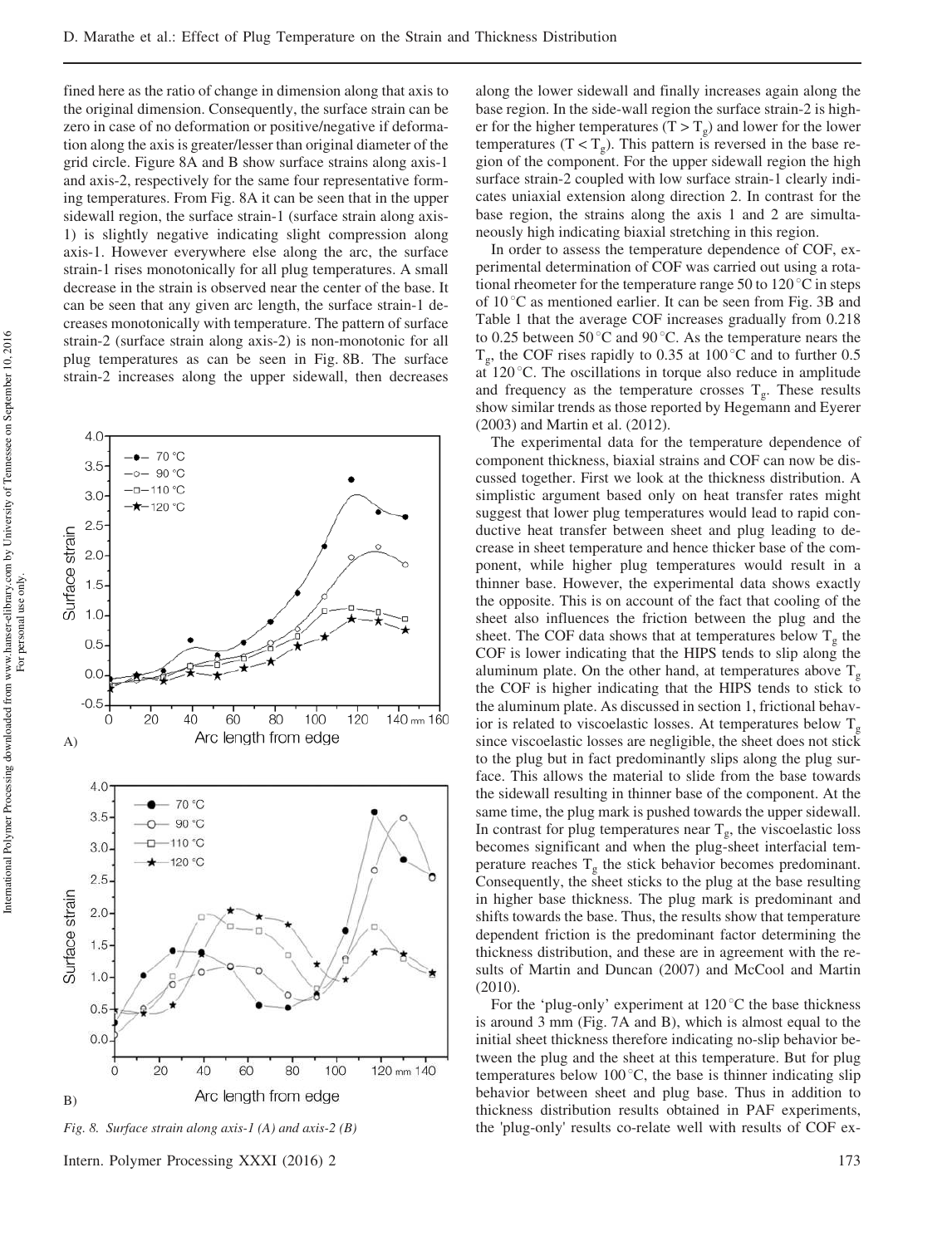periments. This re-emphasizes the primary role of plug temperature on the thickness distribution.

Coming now to the biaxial strain distribution results, for temperatures above  $100^{\circ}$ C the strains along both axes are low for the base region indicating lesser biaxial deformation. Also at these temperatures, the surface strain-1 on the sidewalls is higher than the surface strain-2 indicating predominantly uniaxial deformation along the sidewalls (Fig. 8B). Thus it is clear that at plug temperatures greater than  $T_g$ , the sheet stretches uniaxially along the side walls but does not stretch much along the base. As already mentioned, the 'stick' boundary condition is predominant between the plug and the sheet at these temperatures. Thus at the component base, where the sheet is in contact with the plug, the sheet remains anchored. It is also anchored at the clamping frame, and hence as the plug moves down the sheet stretches uniaxially along the sidewalls. As mentioned earlier, vacuum applied after the plugging stage does not alter the nature of deformation but adds to it.

For plug temperatures below  $T_g$ , the 'slip' boundary condition is predominant between the plug and the sheet. Hence during the plug motion, the sheet slips along the plug at the base of the component and is therefore drawn biaxial. This is seen from the high values of surface strains along both the axes in the base region in Fig. 8A and B. Consequently, the sheet is anchored to a lesser extent between the base and clamping frame and hence the extent of uniaxial stretching in the wall region is lower at plug temperatures  $(T_g$  relative to the case of plug temperatures  $> T_{g}$ . This is seen from lower values of surface strain-1 along the sidewall as compared to surface strain-1 values for higher plug temperature. Figure 9A and B indicate photographs of component base at plug temperatures above and below  $T_g$  while Fig. 9C and D show photographs of component sidewalls at  $T_{\text{plug}} > T_g$  and  $T_{\text{plug}} < T_g$ . It can be seen in Fig. 9A and B that the grid circles are larger at plug temperatures below  $T_g$ , indicative of larger strain at the base as compared to that above  $T_g$ . Figure 9C and D show that the grid circles are transformed into ellipses with their major axis along axis-2 being larger for  $T_{\text{plug}} > T_g$  than for  $T_{\text{plug}} < T_g$  indicating uniaxial extension along axis-2 for plug temperatures greater than  $T_g$ .

The before mentioned trends can also be illustrated by using the aspect ratio of the ellipses, which are shown in Fig. 10. A ratio of unity indicates equibiaxial stretch, a ratio > 1.0 indicates tendency to stretch uniaxially along axis-2 and a ratio < 1.0 indicates tendency to stretch uniaxially along axis-1. Figure 10 shows greater uniaxial extension for the sidewalls at  $110^{\circ}$ C and  $120^{\circ}$ C as compared to lower temperatures, whereas near equibiaxial deformation is seen at the base for all plug temperatures. Thus, the deformation along the sidewalls is predominantly uniaxial, especially for  $T_{\text{plug}} > 100^{\circ}$ C.



*Fig. 9. Component base at 70°C (A), 120°C*  $(B)$  and component side walls at  $70^{\circ}$ C (C) *and*  $120^{\circ}C(D)$ 

International Polymer Processing downloaded from www.hanser-elibrary.com by University of Tennessee on September 10, 2016<br>For personal use only. International Polymer Processing downloaded from www.hanser-elibrary.com by University of Tennessee on September 10, 2016 For personal use only.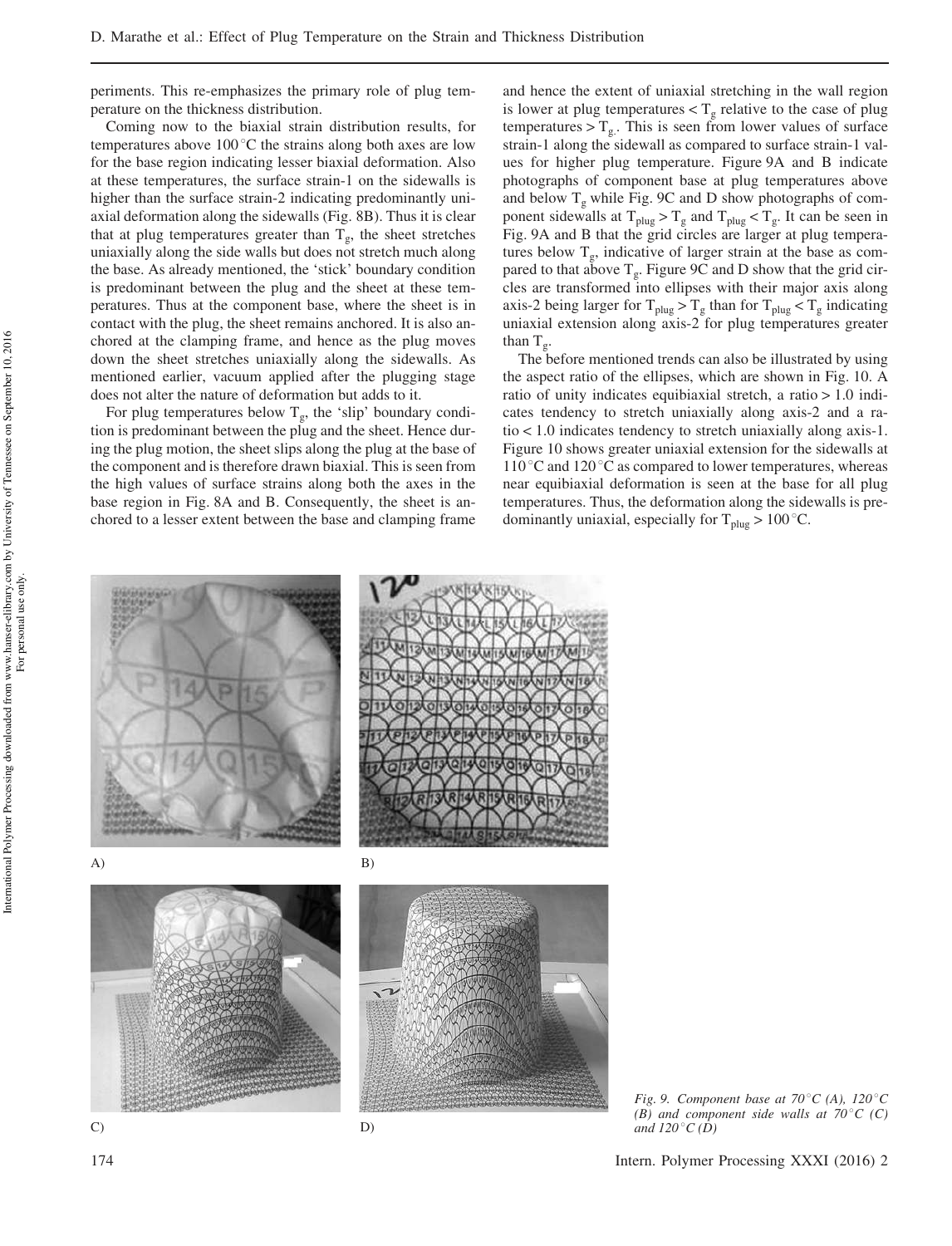

*Fig. 10. Aspect ratio for the ellipses*

We now present results of PAF simulations, which were performed using the constitutive model described in section III. The simulations were performed only to qualitatively ascertain the hypothesis that stick/slip behavior at the sheet-plug interface governs the thickness and biaxial strain distribution in the component during forming. Two representative simulations were carried out at plug temperature of  $70^{\circ}$ C and  $110^{\circ}$ C, which are respectively above and below  $T_g$  using the experimentally determined COF. Figure 11A and B show comparison between experimental and simulated thickness distribution of the component. The simulation results are in qualitative agreement with experimental data except for the plug mark. In particular, the simulations correctly predict the lower thickness of base at 70 °C (T<sub>plug</sub> < T<sub>g</sub>) and larger base thickness at 110 °C  $(T_{\text{plug}} > T_g)$ . These results are similar to those obtained by Lee et al. (2001) and Kittikanjanaruk and Patcharaphun (2013).

Further, Fig. 12A and B show the predicted surface strains for the same two plug temperatures of  $70^{\circ}$ C and  $110^{\circ}$ C. Except for the region along the lower side-wall where the sheet leaves the plug, the salient features of the predicted strains are in fair agreement with the experimental results shown earlier in Fig. 8A, B. For example, the surface strain-1 increases monotonically till a point inside the base region followed by a slow decrease till the center of the base. Also, the surface strain-2 in the base region is greater for  $T_{\text{plug}} = 70^{\circ} \text{C}$  than for  $T_{\text{plug}} = 100\degree C$ . Similarly the surface strain-2 shows two maximums, one along the sidewall and the other along the base. The surface strain-2 along the sidewall is greater for  $T_{\text{plug}} = 100\degree C$  than for  $T_{\text{plug}} = 70\degree C$ , while the trend is reversed for the base of the component. The simulations predict equibiaxial stretching along the base and uniaxial stretching along axis-2 along the sidewall, which is higher for  $T_{\text{plug}} = 100\degree C$ than for  $T_{\text{plug}} = 70 \degree C$ . These predictions are also in qualitative agreement with the experimental data shown in Fig. 10.

The differences between the experimental results and simulations may arise due to several reasons. In experiments, some material from the clamped surface of the sheet gets drawn into



*Fig. 11. Comparison of thickness distribution by experiments and simulation for 70<sup>* $\circ$ *</sup>C (A) and at plug temperature 110* $\circ$ *C (B)* 

the cavity during forming as can be seen in Fig. 9C and D. In the simulations, however the surface was assumed to have no slip boundary condition, which prevents any drawing of material in the cavity. This can be one reason why the experimentally determined thickness is greater than that obtained from simulations (see Fig. 11A and B). Also, it is difficult to predict the point of separation of the sheet from the plug because of the discontinuity in boundary conditions between the region where the sheet drapes the plug and the free sheet. As a result, the simulations are unable to predict the plug mark (see Fig. 11A and B). Furthermore, the KBKZ constitutive equation does not quantitatively capture all aspects of rheological behavior of the HIPS melt. As can be seen from Fig. 5, even though the experimental data might reach steady state, the predicted elongational viscosity continues to show strain hardening. Despite these obvious differences, the simulations are in qualitative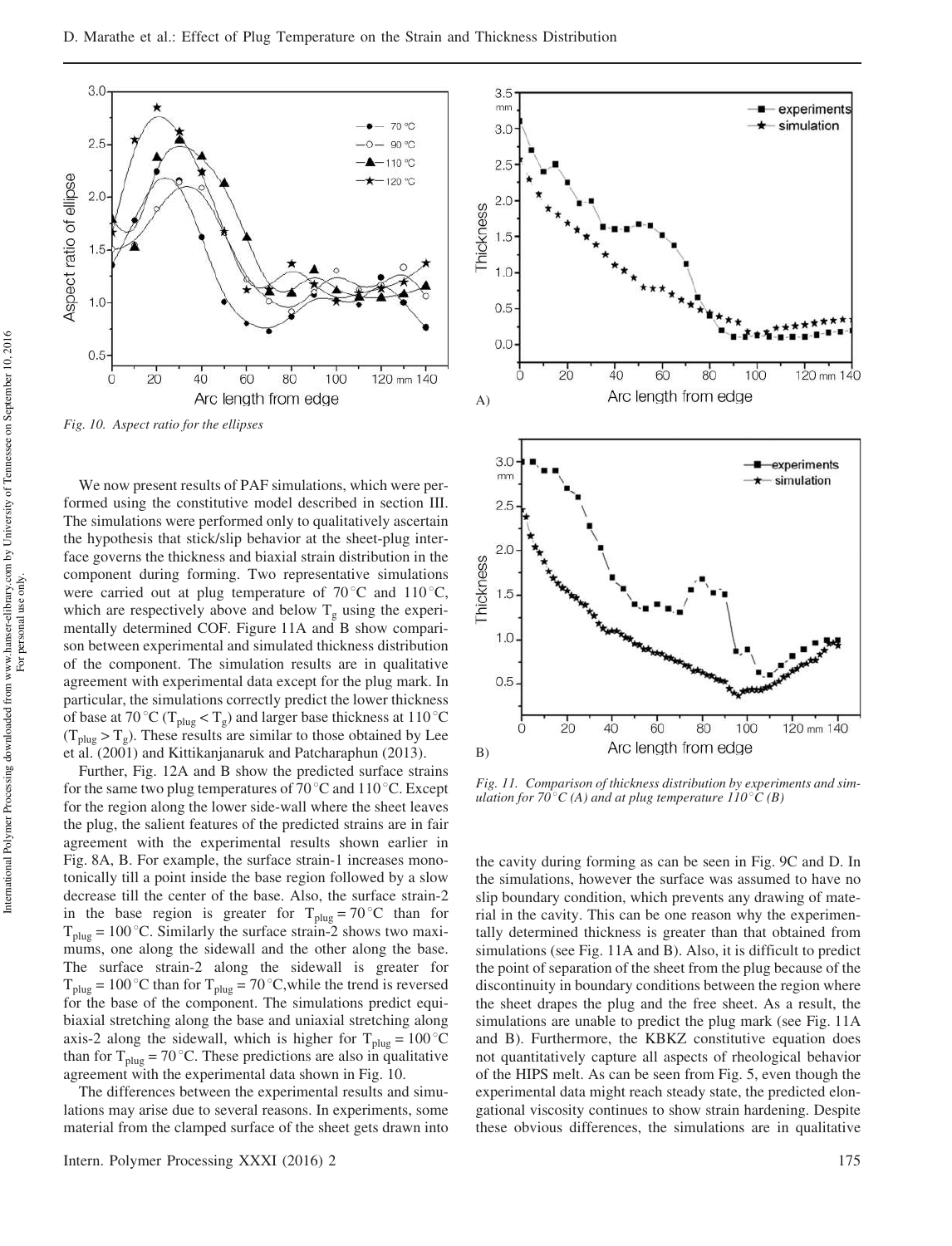

*Fig. 12. Surface strains along axis 1 (A) and along axis 2 (B) from simulation*

agreement with the experimental results and are useful for validation of the hypothesis that variation in plug temperature causes the variation in COF which affects surface strain distribution.

#### 5 Conclusion

Plug assist thermoforming experiments were carried out at various plug temperatures keeping constant the plug material (aluminum) and sheet material (high impact polystyrene).

Axisymmetric cups were thermoformed and their surface strain distribution and thickness distribution were experimentally measured and quantified using Grid Strain Analysis technique. It was found that the plug temperature plays a significant role in governing the surface strain distribution and thickness distribution of the components. Independent friction measurements between HIPS and aluminum showed that the COF increased rapidly over a narrow temperature range near the Tg from 0.227 at 90 $^{\circ}$ C to 0.481 at 120 $^{\circ}$ C. This modulation of the contact friction results in a significant difference (on average  $\sim$  85%) for the base thickness when thermoformed at temperatures below and above the  $T_g$ . Similarly, the difference in surface strains for components formed above and below  $T_g$  was as much as 55% and 69% respectively for axis-1 and axis-2. The COF measurements suggest a greater slip between the plug and the sheet in case of plug temperatures lower than the glass transition temperature. This caused thinning of the component base and reduced uniaxial extensional deformation of the sidewall of the component. In case of forming experiments wherein the plug temperature was equal to or higher than the glass transition temperature of the sheet, reduced slip between the plug and sheet resulted in higher thickness of the base of the component and higher uniaxial extension of the sidewall. 'Plug-only' experiments validated the predominant effect of plugging stage on the final thickness distribution. Simulations were performed using a viscoelastic constitutive model for the polymer sheet and using temperature dependent coefficient of friction between the plug and the sheet. The simulated surface strain distribution and thickness distribution showed qualitative agreement with experimental results.

#### References

- Aroujalian, A., Ngadi, M. and Emond, J., "Effect of Processing Parameters on Compression Resistance of A Plug-Assist Vacuum thermoformed Container", Adv. Polym. Tech., 16, 129 – 134 (1997a), DOI:10.1002/(SICI)1098-2329(199722)16:2<129::AID-AD-V5>3.0.CO;2-W
- Aroujalian, A., Ngadi, M. and Emond, J., \Wall Thickness Distribution in Plug-Assist Vacuum Formed Straw Berry Containers", Polym. Sci. Eng., 37, 178 – 182 (1997b), DOI:10.1002/pen.11659
- Ayhan, Z., Zhang, Q. H., \Wall Thickness Distribution in Thermoformed Food Containers Produced ba a Benco Aseptic Packaging Machine", Polym. Eng. Sci., 40, 1 – 10 (2000), DOI:10.1002/pen.11134
- Bennewitz, R., "Friction Force Microscopy", Mater. Today, 8, 42-48 (2005), DOI:10.1016/S1369-7021(05)00845-X
- Boivin, K., "Optimizing the Cut Sheet Thermoforming Process with Syntactic Foam", Thermoforming Quarterly, 31, 6-12 (2012)
- Boivin, K., Tessier, N, \Epoxy Syntatic Foams for Use as Plug Assist in Heavy Gauge Thermoforming", SPE ANTEC Tech. Papers, 1 – 4 (2011)
- Bourgin, P., Cormeau, T. and Matin, C., "A First Step towards the Modelling of the Thermoforming of Plastic Sheets", J. Mater. Process. Technol., 54, 1-11 (1995) DOI:10.1016/0924-0136(95)01910-3
- Bueche, A. M., Flom, D. G., "Surface Friction and Dynamic Mechanical Properties of Polymers", Wear, 2, 168 – 182 (1958), DOI:10.1016/0043-1648(59)90002-X
- Chen, N., Maeda, N., Tirrel, M. and Israelchvili, J., "Adhesion and Friction of Polymer Surfaces: The Effect of Chain Ends", Macromolecules, 38, 3491 – 3503 (2005), DOI:10.1021/ma047733e
- Choo, H., L., Martin, P. and Harkin-Jones, E., "Measurement of Heat Transfer for Thermoforming Simulations", Int. J. Mater. Form., 1, 1027 – 1030 (2008), DOI:10.1007/s12289-008-0233-7
- Christopherson, R., Debbaut, B. and Rubin, Y., "Simulation of Pharmaceutical Blister Pack Thermoforming Using a Non-Isothermal Integral Model", J. Plast. Film Sheeting, 17, 239 – 251 (2001)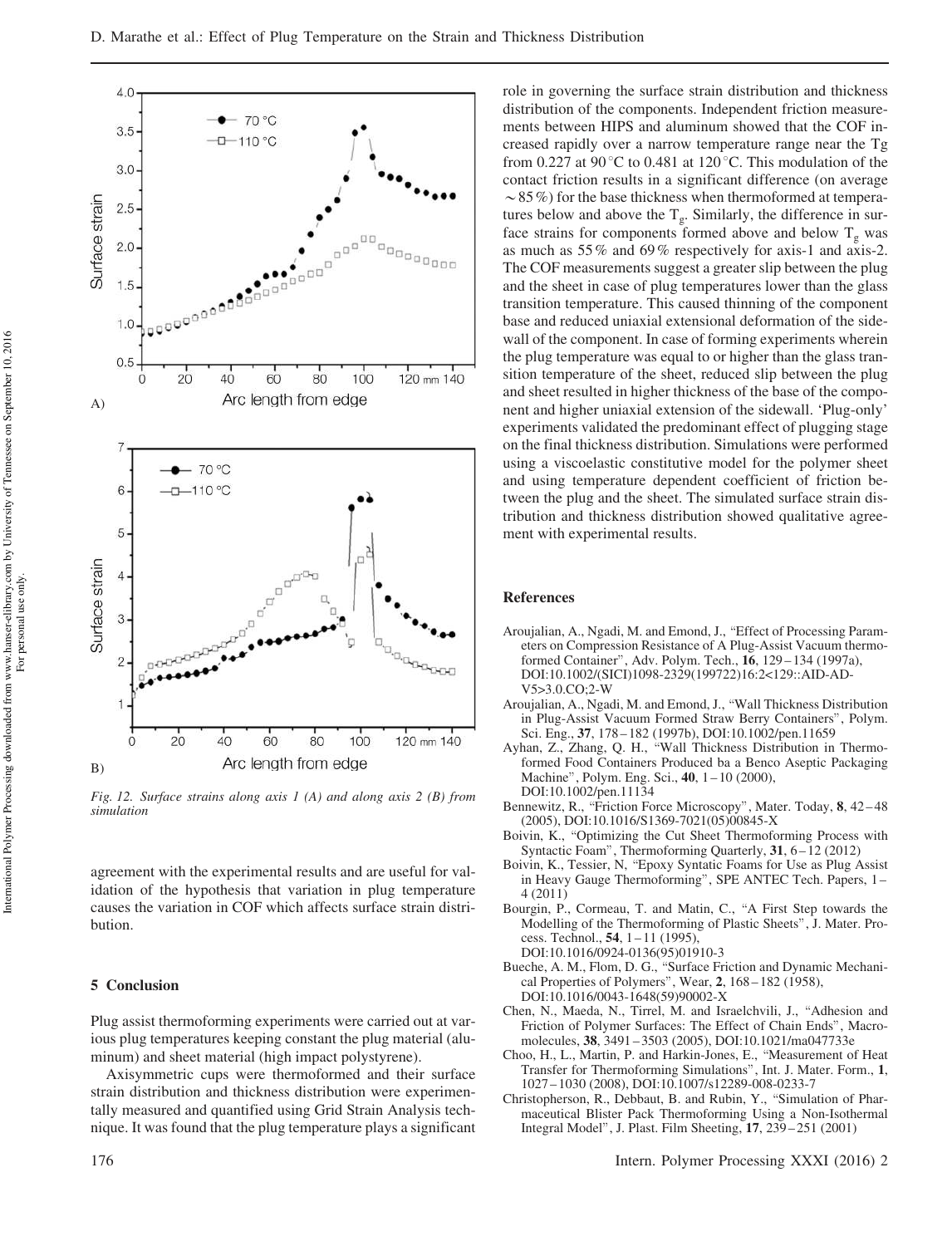- Collins, P., Martin, P., Harkin-Jones, E. and Laroche, D., "Experimental Investigation of Slip in Plug-Assisted Thermoforming", SPE's ANTEC Conference Proceedings, 630 – 635 (2001)
- Collins, P., Lappin, J., Harkin-Jones, E. and Martin, P., \Investigation of Heat Transfer in the Plug Assisted Thermoforming Process", SPE's ANTEC Conference Proceedings, 788 – 792 (2000)
- D'Oria, F., Bourgin, P. and Coincenot, L., \Progress in Numerical Modeling of the Thermoforming Process", Adv. Polym. Tech., 14, 291 – 301 (1995), DOI:10.1002/adv.1995.060140403
- Diraddo, R., Girard, P. and Chang, S., "Model-Based Control of Material Distribution in Thermoformed Parts–, SPE's ANTEC Conference Proceedings ,722 – 726 (2002)
- Dong, Y., Lin, R. and Bhattacharyya, D., "Finite Element Simulation on Thermoforming Acrylic Sheets Using Dynamic Explicit Method", Polym. Polym. Compos., 14, 307 – 328 (2006)
- Erchiqui, F., "Thermodynamic Approach of inflation Process of K-BKZ Polymer Sheet with Respect to Thermoforming", Polym. Eng. Sci., 45, 1319 – 1335 (2005), DOI:10.1002/pen.20360
- Hammerschmidt, J., Moasser, B. and Gladfelter, W., "Polymer Viscoelastic Properties Measured by Friction Force Microscopy", Macromolecules, 32, 8996 – 8998 (1999), DOI:10.1021/ma981966m
- Harter, C. S., Kouba, K. and Tessier, N., "The Dependence of Wall Thickness on Changes in Material and Process Conditions in Plug Assist Thermoforming", SPE's ANTEC Conference Proceedings, 817 – 821 (2009)
- Haugstad, G., Gladfelter, W., Weberg, E., Weberg, R. and Jones, R., \Probing Molecular Relaxation on Polymer Surfaces with Friction Force Microscopy", Langmuir, 11, 3473 – 3482 (1995), DOI:10.1021/la00009a033
- Hegemann, B., Eyerer, P., "Various Plug Assist Materials and their Effect on the Thermoforming Characteristics of Polymeric Sheet", SPE's ANTEC Conference Proceedings, 707 – 711 (2002)
- Hegemann, B., Eyerer, P., "Polymer "Polymeric Friction At Temperatures and Rates Simulating the thermoforming Process", SPE's ANTEC Conference Proceedings, 791 – 796 (2003)
- Heuberger, M., Luengo, G. and Israelachvili, J., "Tribology of Shearing Polymer Surfaces. 1. Mica Sliding on Polymer (PnBMA)", J. Phys. Chem. B, 103, 10127 - 10135 (1999), DOI:10.1021/jp991098a
- Hosseini, H., Azemati, A. A, "Rheological Modeling for Production of High Quality Polymeric", World Academy of Science, Engineering and Technology, 47, 645 – 549 (2010)
- Jalham, I. S., "Process Control and Quality Improvement of Plug-Assist Thermoforming Process: A Case Study<sup>5</sup>, Journal of King Abdulazziz University: Eng. Sci., 16, 17 – 33 (2005)
- Karamanou, M., Warby, M., and Whiteman, J., "Computational Modelling of Thermoforming Processes in the Case of Finite Viscoelastic Materials", Comput. Methods Appl. Mech. Eng., 195, 5220 – 5238 (2006), DOI:10.1016/j.cma.2005.10.029
- Kittikanjanaruk, T., Patcharaphun, S., "Computer Simulation and Experimental Investigations of Wall-Thickness Distribution in High Impact Polystyrene and Amorphous Polyethylene Terephthalate Thermoformed Parts", Kasetsart J. (Nat. Sci.), 47, 302 – 309 (2013)
- Lappin, J. F., Harkin-Jones, E. and Martin, P., "Finite Element Modeling of the Plug-Assisted thermoforming Process", SPE's ANTEC Conference Proceedings, 826 – 830 (1999)
- Lee, J. K., Virkler T. and Scott, C., "Effects of Rheological Properties and Processing Parameters on ABS Thermoforming", Polym. Eng. Sci., 41, 240-261 (2001), DOI:10.1002/pen.10725
- Luengo, G., Heuberger, M. and Israelachvili, J., "Tribology of Shearing Polymer Surfaces. 2. Polymer (PnBMA) Sliding on Mica", J. Phys. Chem. B, 104, 7944 – 7950 (2000), DOI:10.1021/jp0005773
- Maeda, N., Chen, N., Tirrel, M. and Israelachvili, J., "Adhesion and Friction Mechanisms of Polymer-On-Polymer Surfaces", Science, 297, 379 – 382 (2002), DOI:10.1126/science.1072378
- Marchal, T. M., Clemeur, N. and Agarwal, A. "Optimization of the Thermoforming Process: A Few Industrial Examples", SPE's ANTEC Conference Proceedings, 701 – 705 (1998)
- Martin, P. J, Duncan, P., \The Role of Plug Design in Determining Wall Thickness Distribution in Thermoforming", Polym. Sci. Eng., 47, 804 – 813 (2007), DOI:10.1002/pen.20757
- Intern. Polymer Processing XXXI (2016) 2 177
- Martin, P. J., McCool, R., Harter, C. and Choo, L., "Measurement of Polymer-To-Polymer Contact Friction in Thermoforming", Polym. Sci. Eng., 52, 489 – 498 (2012), DOI:10.1002/pen.22108
- Martin, P. J., Choo, H., Cheong, C. and Harkin-Jones, E., "Plug Materials for Thermoforming: The Effects of Nonisothermal Plug Contact", SPE's ANTEC Conference Proceedings, 812 – 816 (2009)
- McCool, R., Martin, P. and Harkin-Jones, E., "Process Modelling for Control of Product Wall Thickness in Thermoforming", Plast. Rubber Compos., 35, 340 – 347 (2006), DOI:10.1179/174328906X143859
- McCool, R., Martin, P., "The Role of Process Parameters in Determining Wall Thickness Distribution in Plug-Assisted Thermoforming", Polym. Sci. Eng., 50, 1923 – 1934 (2010), DOI:10.1002/pen.21718
- McCool, R., Martin, P., "Thermoforming Process Simulation for the Manufacture of Deep-Draw Plastic Food Packaging", J. Process Mechanical Engineering, 225, 269 – 279 (2011), DOI:10.1177/0954408911416292
- Michel, D., Marsaudon, S. and Aime, J., "Tribology of a Polystyrene Polymer Film Investigated with an AFM", Tribol. Lett., 4, 75–80 (1998), DOI:10.1023/A:1019130516466
- Mieghem, B. V., Lava, P., Debruyne, D., Bael, A. and Ivens, J., "Digital Image Correlation for On-Line Wall Thickness Measurements in Thick Gauge Thermoforming", Key Eng. Mater., 554 , 1583 – 1591 (2013), DOI:10.4028/www.scientific.net/KEM.554-557.1583
- Morales, R. A., Candal, M., Santana, O., Gordillo, A. and Salzar, R., \Effect of the Thermoforming Process Variables on the Sheet Friction Coefficient", Mater. Des., 53, 1097 – 1103 (2014), DOI:10.1016/j.matdes.2013.08.009
- Morales, R. A., Candal, M. V., "Plug Material and Sheet Temperature Effect over the Force Penetration Curves under Biaxial Deformation", SPE's ANTEC Conference Proceedings, 2194 – 2199 (2009)
- Nam, G. J., Lee, J. and Ahn, K., "Three-Dimensional Simulation of Thermoforming Process and Its Comparison with Experiments", Polym. Eng. Sci., 40, 2232 – 2240, (2000), DOI:10.1002/pen.11355
- Nied, H. F., Taylor, C. and Delorenzi, H., "Three-Dimensional Finite Element Simulation of thermoforming", Polym. Sci. Eng., 30, 1314 – 1322 (1990), DOI:10.1002/pen.760302009
- O'Connora, C. P. J., Martin, P., Sweeney, J., Menary, G., Caton-Rose, P. and Spencer, P., "Simulation of the Plug-Assisted Thermoforming of Polypropylene Using a Large Strain Thermally Coupled Constitutive Model", J. Mater. Process. Technol., 213, 1588 – 1600 (2013), DOI:10.1016/j.jmatprotec.2013.02.001
- Poller, S., Micheali, W., "Film Temperature Determine the Wall Thickness of Thermoformed Parts", SPE ANTEC Tech. Papers, 38, 104 – 108 (1992)
- Schaeffler, D. J., Vineberg, E. J., "Troubleshooting Formability Problems Using Strain Analysis", ASM Handbook, Metalworking: Sheet Forming, Chapter 66, ASM International, 14B, 697-706 (2006:2009)
- Sills, S., Tomko, G. and Overney, R. "Molecular Dissipation Phenomena of Nanoscopic Friction in the Heterogeneous Relaxation Regime of a Glass Former", J. Chem. Phys., 123, 134902-1 – 134902-6 (2005)
- Sowerby, R., Chu, E. and Duncan, J. "Determination of Large Strains in Metal Forming", J. Strain Anal. Eng. Des., 17, 95 – 101 (1982), DOI:10.1243/03093247V172095
- Tessier, N., "Thermoformed Trays: How Plug Assists Play a Crucial Role in Package Design, Material Distribution and Product Safety", Therforming Quarterly,  $33$ ,  $8 - 10$  (2014)
- Throne J. L.: Technology of Thermoforming, 1<sup>st</sup> Edition, Hanser Gardner, Cincinnati, Munich (1996),

DOI:10.3139/9783446402478

- Throne, J. L., "Modeling Plug-Assist Thermoforming", Adv. Polym. Tech., 9, 309 – 320 (1989), DOI:10.1002/adv.1989.060090405
- Throne, J. L., \Plug-Assist Thermoforming A New Design Protocol for Rectangular Parts", Polym. Plast. Tech. Eng., 30, 701-721 (1991), DOI:10.1080/03602559108020145
- Tulsian, A., Mead, J., Orroth, S. and Tessier, N., "Computer Simulation of the Effect of Coefficient of Friction in Plug Assist Thermoforming", SPE's ANTEC Conference Proceedings, 904 – 908 (2004)

10,2016